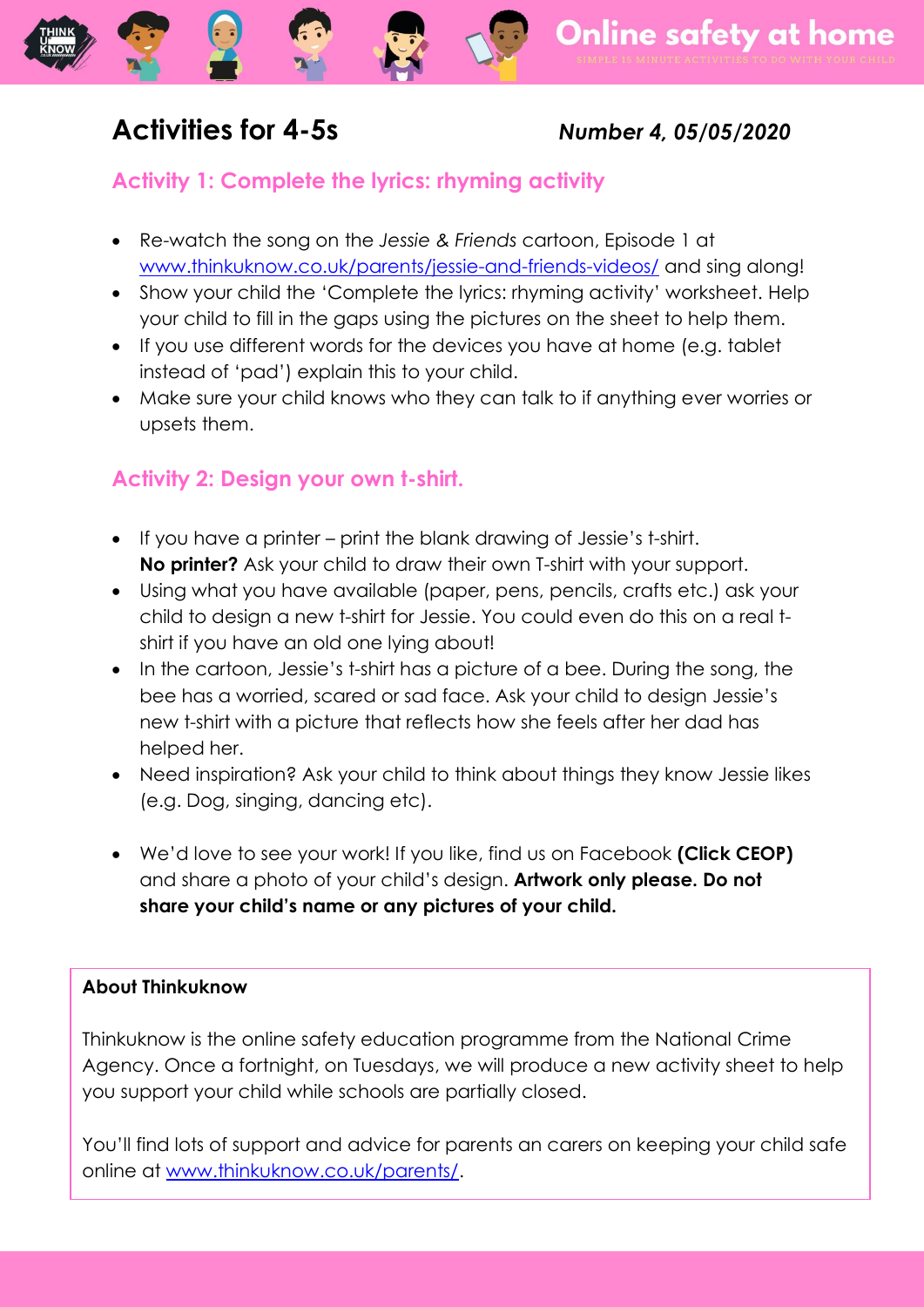

**Activities for 4-5s Number 4, 05/05/2020**

# **Complete the lyrics: rhyming activity**

1. Can you complete the song lyrics below using the correct rhyming words? One has been done for you. If something makes you feel worried, scared or sad online...

| If you feel sad                                                                    |                    |
|------------------------------------------------------------------------------------|--------------------|
|                                                                                    | Use the pictures   |
| You're not alone                                                                   | below to help you! |
|                                                                                    |                    |
| To make it stop                                                                    |                    |
| You're not to blame                                                                |                    |
|                                                                                    |                    |
|                                                                                    |                    |
|                                                                                    |                    |
| 2. Use the correct rhyming lyrics to finish the chorus. One has been done for you. |                    |

| If it makes you feel funny |  |
|----------------------------|--|
|                            |  |
|                            |  |
| Then you must              |  |
|                            |  |